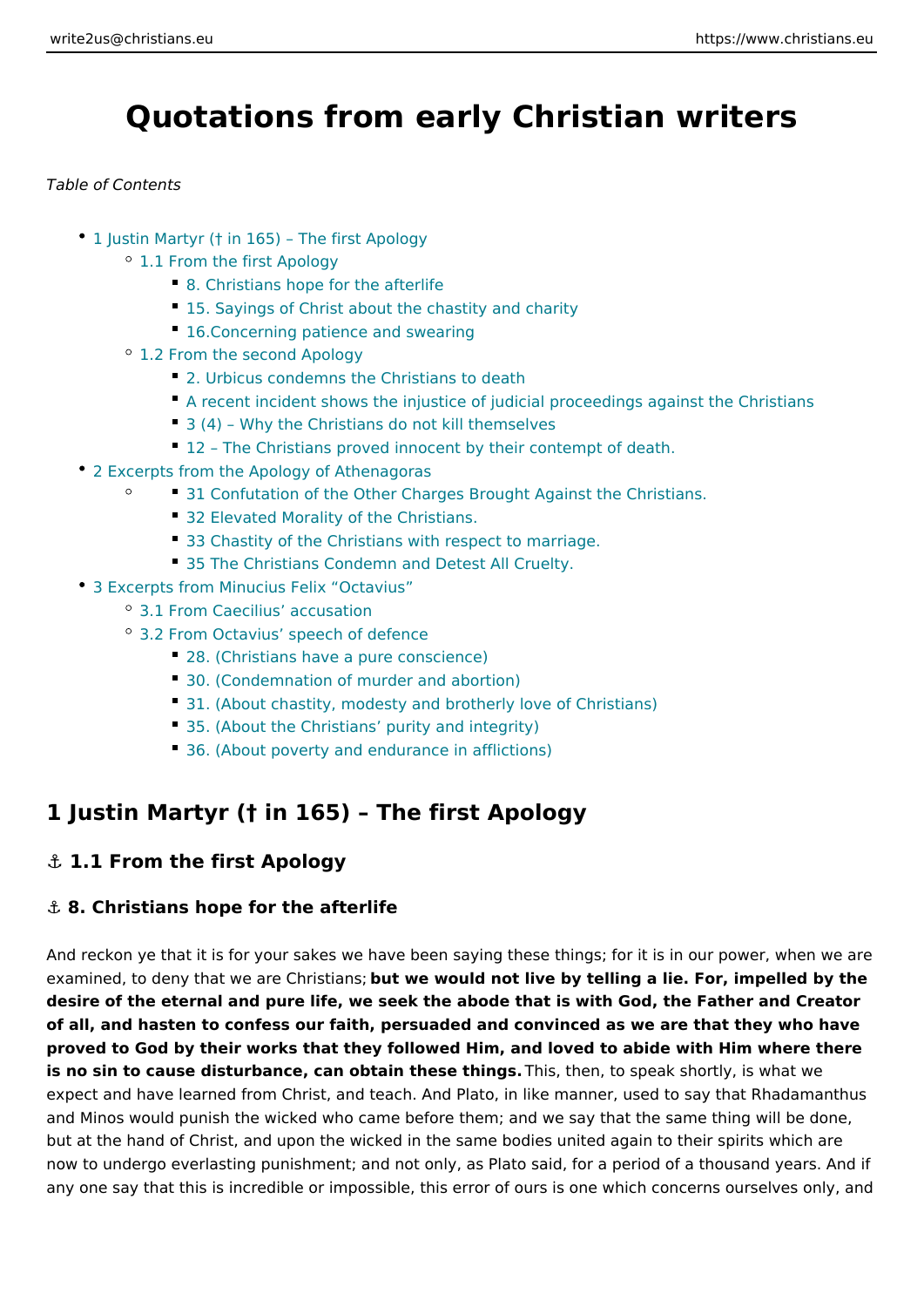<span id="page-1-0"></span>no other person, so long as you cannot convict us of doing any harm.

#### **⚓ 15. Sayings of Christ about the chastity and charity**

Concerning chastity, He uttered such sentiments as these: "Whosoever looketh upon a woman to lust after her, hath committed adultery with her already in his heart before God." And, "If thy right eye offend thee, cut it out; for it is better for thee to enter into the kingdom of heaven with one eye, than, having two eyes, to be cast into everlasting fire." And, "Whosoever shall many her that is divorced from another husband, committeth adultery." And, "There are some who have been made eunuchs of men, and some who were born eunuchs, and some who have made themselves eunuchs for the kingdom of heaven's sake; but all cannot receive this saying." So that all who, by human law, are twice married, are in the eye of our Master sinners, and those who look upon a woman to lust after her. **For not only he who in act commits adultery is rejected by Him, but also he who desires to commit adultery: since not only our works, but also our thoughts, are open before God. And many, both men and women, who have been Christ's disciples from childhood, remain pure at the age of sixty or seventy years; and I boast that I could produce such from every race of men. For what shall I say, too, of the countless multitude of those who have reformed intemperate habits, and learned these things? For Christ called not the just nor the chaste to repentance, but the ungodly, and the licentious, and the unjust; His words being, "I came not to call the righteous, but sinners to repentance." For the heavenly Father desires rather the repentance than the punishment of the sinner.**

#### **⚓ 16.Concerning patience and swearing**

And concerning our being patient of injuries, and ready to serve all, and free from anger, this is what He said: "To him that smiteth thee on the one cheek, offer also the other; and him that taketh away thy cloak or coat, forbid not. And whosoever shall be angry, is in danger of the fire. And every one that compelleth thee to go with him a mile, follow him two. And let your good works shine before men, that they, seeing them, may glorify your Father which is in heaven." **For we ought not to strive; neither has He desired us to be imitators of wicked men, but He has exhorted us to lead all men, by patience and gentleness, from shame and the love of evil. And this indeed is proved in the case of many who once were of your way of thinking, but have changed their violent and tyrannical disposition, being overcome either by the constancy which they have witnessed in their neighbours' lives, or by the extraordinary forbearance they have observed in their fellow-travellers when defrauded, or by the honesty of those with whom they have transacted business.**

And with regard to our not swearing at all, and always speaking the truth, He enjoined as follows: "Swear not at all; but let your yea be yea, and your nay, nay; for whatsoever is more than these cometh of evil." And that we ought to worship God alone, He thus persuaded us: "The greatest commandment is, Thou shalt worship the Lord thy God, and Him only shall thou serve, with all thy heart, and with all thy strength, the Lord God that made thee." And when a certain man came to Him and said, "Good Master," He answered and said, "There is none good but God only, who made all things."

**And let those who are not found living as He taught, be understood to be no Christians, even though they profess with the lip the precepts of Christ; for not those who make profession, but those who do the works, shall be saved**, according to His word: "Not every one who saith to Me, Lord, Lord, shall enter into the kingdom of heaven, but he that doeth the will of My Father which is in heaven. For whosoever heareth Me, and doeth My sayings, heareth Him that sent Me. And many will say unto Me, Lord, Lord, have we not eaten and drunk in Thy name, and done wonders? And then will I say unto them, Depart from Me, ye workers of iniquity. Then shall there be wailing and gnashing of teeth, when the righteous shall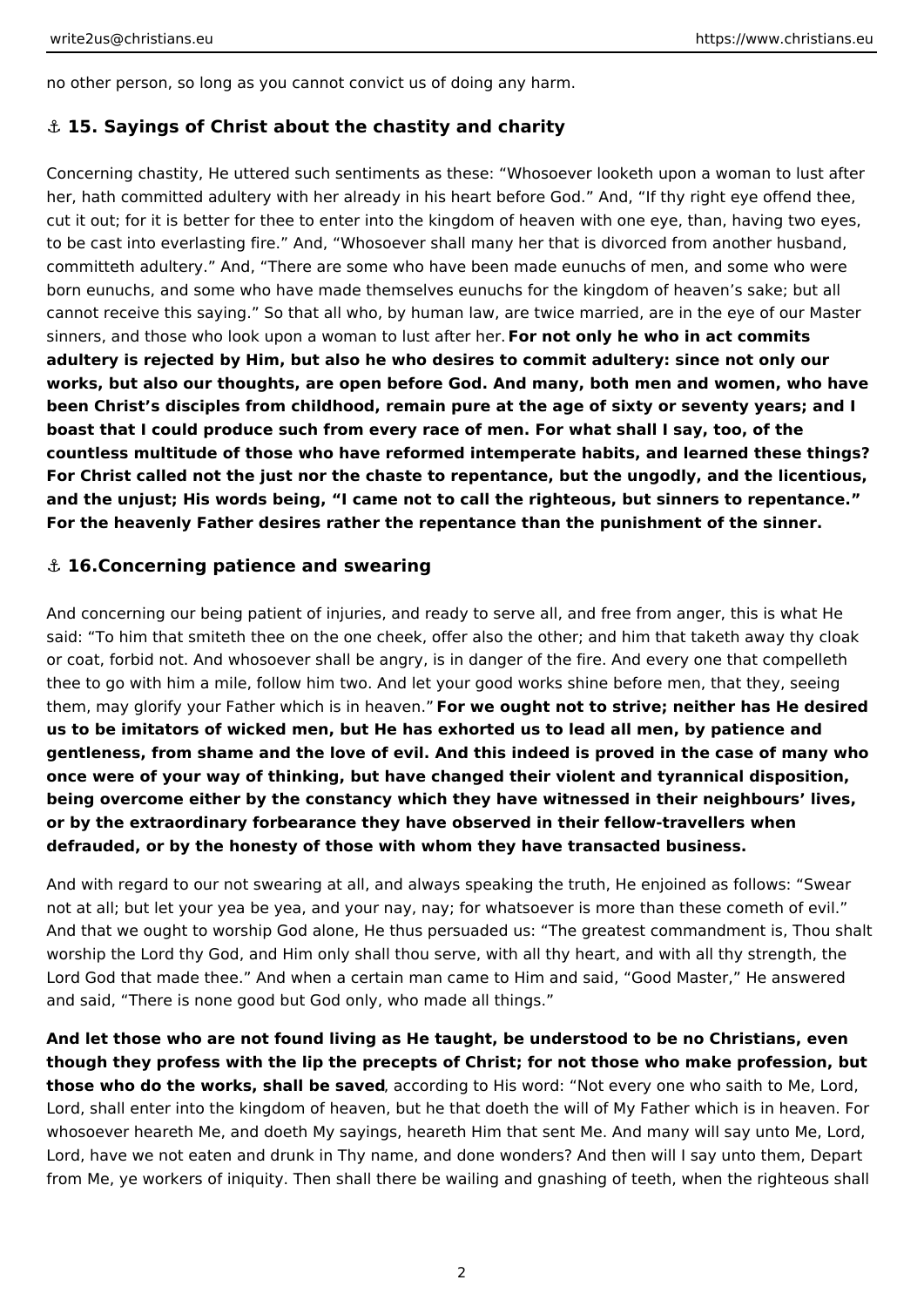<span id="page-2-0"></span>shine as the sun, and the wicked are sent into everlasting fire. For many shall come in My name, clothed outwardly in sheep's clothing, but inwardly being ravening wolves. By their works ye shall know them. And every tree that bringeth not forth good fruit, is hewn down and cast into the fire." And as to those who are not living pursuant to these His teachings, and are Christians only in name, we demand that all such be punished by you.

## **⚓ 1.2 From the second Apology**

## **⚓ 2. Urbicus condemns the Christians to death**

## **⚓ A recent incident shows the injustice of judicial proceedings against the Christians**

A certain woman lived with an intemperate husband; she herself, too, having formerly been intemperate. But when she came to the knowledge of the teachings of Christ she became sober-minded, and endeavoured to persuade her husband likewise to be temperate, citing the teaching of Christ, and assuring him that there shall be punishment in eternal fire inflicted upon those who do not live temperately and conformably to right reason. But he, continuing in the same excesses, alienated his wife from him by his actions. For she, considering it wicked to live any longer as a wife with a husband who sought in every way means of indulging in pleasure contrary to the law of nature, and in violation of what is right, wished to be divorced from him. And when she was overpersuaded by her friends, who advised her still to continue with him, in the idea that some time or other her husband might give hope of amendment, she did violence to her own feeling and remained with him. But when her husband had gone into Alexandria, and was reported to be conducting himself worse than ever, she–that she might not, by continuing in matrimonial connection with him, and by sharing his table and his bed, become a partaker also in his wickednesses and impieties–gave him what you call a bill of divorce, and was separated from him. But this noble husband of hers,–while he ought to have been rejoicing that those actions which formerly she unhesitatingly committed with the servants and hirelings, when she delighted in drunkenness and every vice, she had now given up, and desired that he too should give up the same,–when she had gone from him without his desire, brought an accusation against her, affirming that she was a Christian. And she presented a paper to thee, the Emperor, requesting that first she be permitted to arrange her affairs, and afterwards to make her defence against the accusation, when her affairs were set in order. And this you granted. And her quondam husband, since he was now no longer able to prosecute her, directed his assaults against a man, Ptolemaeus, whom Urbicus punished, and who had been her teacher in the Christian doctrines. And this he did in the following way. He persuaded a centurion–who had cast Ptolemaeus into prison, and who was friendly to himself–to take Ptolemaeus and interrogate him on this sole point: whether he were a Christian? And Ptolemaeus, being a lover of truth, and not of a deceitful or false disposition, when he confessed himself to be a Christian, was bound by the centurion, and for a long time punished in the prison. And, at last, when the man came to Urbicus, he was asked this one question only: whether he was a Christian? And again, being conscious of his duty, and the nobility of it through the teaching of Christ, he confessed his discipleship in the divine virtue. For he who denies anything, either denies it because he condemns the thing itself, or he shrinks from confession because he is conscious of his own unworthiness or alienation from it; neither of which cases is that of the true Christian. And when Urbicus ordered him to be led away to punishment, one Lucius, who was also himself a Christian, seeing the unreasonable judgment that had thus been given, said to Urbicus: "What is the ground of this judgment? Why have you punished this man, not as an adulterer, nor fornicator, nor murderer, nor thief, nor robber, nor convicted of any crime at all, but who has only confessed that he is called by the name of Christian? This judgment of yours, O Urbicus, does not become the Emperor Pius, nor the philosopher, the son of Caesar, nor the sacred senate." And he said nothing else in answer to Lucius than this: "You also seem to me to be such an one." And when Lucius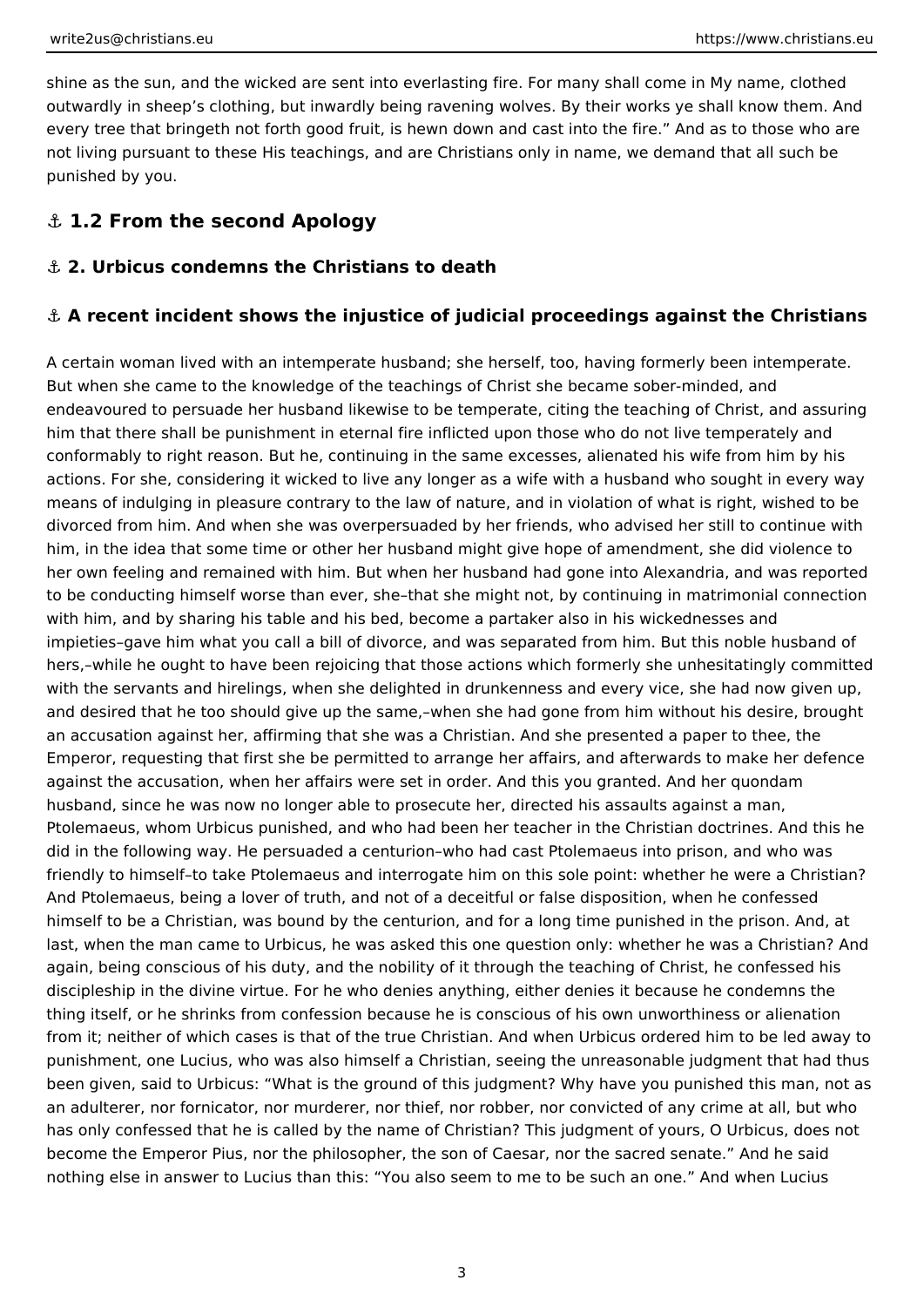<span id="page-3-0"></span>answered, "Most certainly I am," he again ordered him also to be led away. And he professed his thanks, knowing that he was delivered from such wicked rulers, and was going to the Father and King of the heavens. And still a third having come forward, was condemned to be punished.

## **3 (4)** *–* **Why the Christians do not kill themselves**

But lest some one say to us, "Go then all or you and kill yourselves, and pass even now to God, and do not trouble us," I will tell you why we do not so, but why, when examined, we fearlessly confess. We have been taught that God did not make the world aimlessly, but for the sake of the human race; and we have before stated that He takes pleasure in those who imitate His properties, and is displeased with those that embrace what is worthless either in word or deed. If, then, we all kill ourselves, we shall become the cause, as far as in us lies, why no one should be born, or instructed in the divine doctrines, or even why the human race should not exist; and we shall, if we so act, be ourselves acting in opposition to the will of God. **But when we are examined, we make no denial, because we are not conscious of any evil, but count it impious not to speak the truth in all things, which also we know is pleasing to God, and be cause we are also now very desirous to deliver you from an unjust prejudice.**

## **12 – The Christians proved innocent by their contempt of death.**

#### *The steadfastness of the Christians is the best proof for their integrity*

**For I myself, too, when I was delighting in the doctrines of Plato, and heard the Christians slandered, and saw them fearless of death, and of all other things which are counted fearful, perceived that it was impossible that they could be living in wickedness and pleasure.** For what sensual or intemperate man, or who that counts it good to feast on human flesh, could welcome death that he might be deprived of his enjoyments, and would not rather continue always the present life, and attempt to escape the observation of the rulers; and much less would he denounce himself when the consequence would be death? This also the wicked demons have now caused to be done by evil men. For having put some to death on account of the accusations falsely brought against us, they also dragged to the torture our domestics, either children or weak women, and by dreadful torments forced them to admit those fabulous actions which they themselves openly perpetrate; about which we are the less concerned, because none of these actions are really ours, and we have the unbegotten and ineffable God as witness both of our thoughts and deeds. For why did we not even publicly profess that these were the things which we esteemed good, and prove that these are the divine philosophy, saying that the mysteries of Saturn are performed when we slay a man, and' that when we drink our fill of blood, as it is said we do, we are doing what you do before that idol you honour, and on which you sprinkle the blood not only of irrational animals, but also of men, making a libation of the blood of the slain by the hand of the most illustrious and noble man among you? And imitating Jupiter and the other gods in sodomy and shameless intercourse with woman, might we not bring as our apology the writings of Epicurus and the poets? But because we persuade men to avoid such instruction, and all who practise them and imitate such examples, as now in this discourse we have striven to persuade you, we are assailed in every kind of way. But we are not concerned, since we know that God is a just observer of all. But would that even now some one would mount a lofty rostrum, and shout with a loud voice, "Be ashamed, be ashamed, ye who charge the guiltless with those deeds which yourselves openly commit, and ascribe things which apply to yourselves and to your gods to those who have not even the slightest sympathy with them. Be ye converted; become wise."

## **⚓ 2 Excerpts from the Apology of Athenagoras**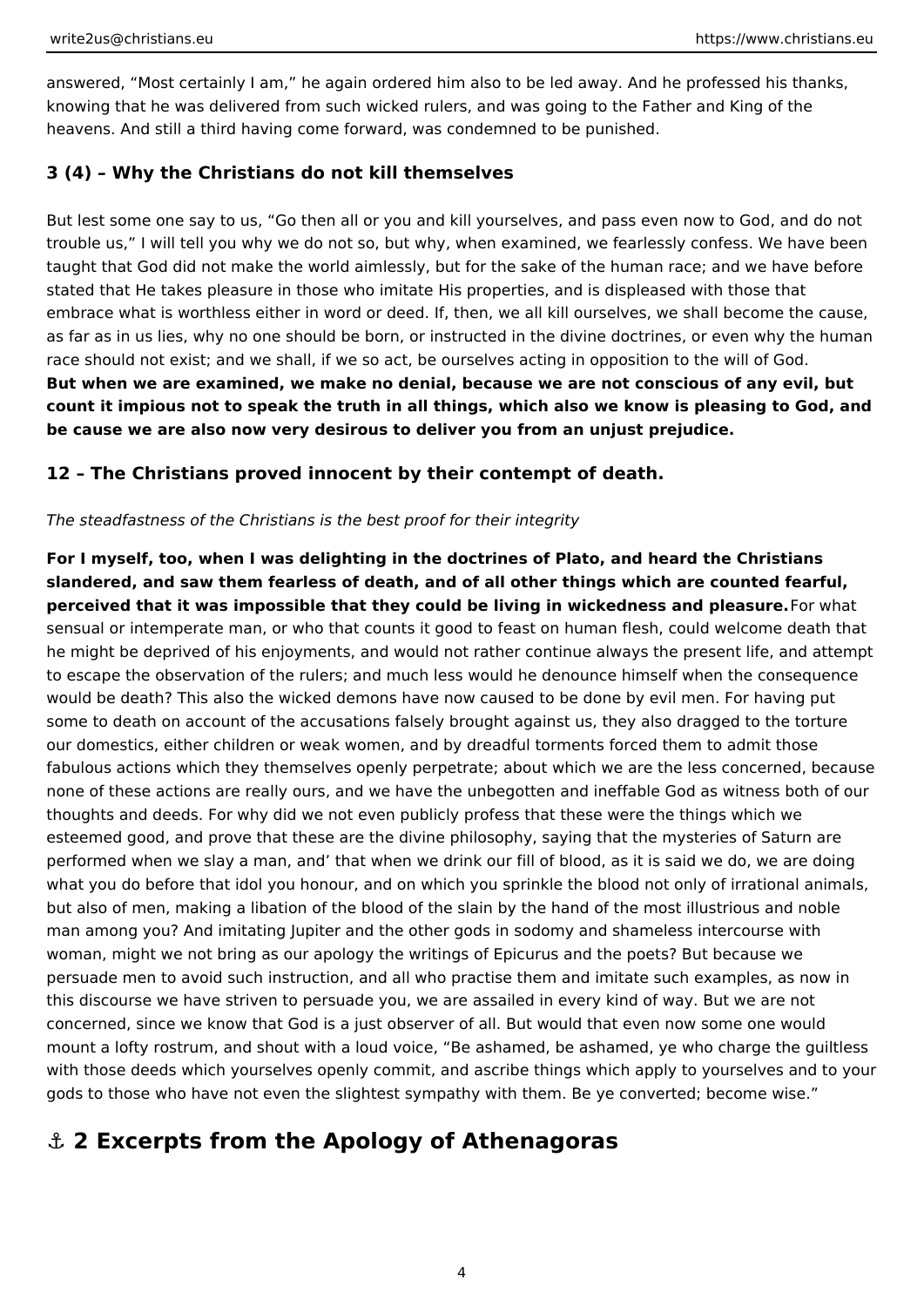#### <span id="page-4-0"></span>**⚓ 31 Confutation of the Other Charges Brought Against the Christians.**

#### *About the Christians' accountability to God and their hope for eternity*

**But they have further also made up stories against us of impious feasts and forbidden intercourse between the sexes, both that they may appear to themselves to have rational grounds of hatred, and because they think either by fear to lead us away from our way of life, or to render the rulers harsh and inexorable by the magnitude of the charges they bring.** But they lose their labour with those who know that from of old it has been the custom, and not in our time only, for vice to make war on virtue. Thus Pythagoras, with three hundred others, was burnt to death; Heraclitus and Democritus were banished, the one from the city of the Ephesians, the other from Abdera, because he was charged with being mad; and the Athenians condemned Socrates to death. But as they were none the worse in respect of virtue because of the opinion of the multitude, so neither does the undiscriminating calumny of some persons cast any shade upon us as regards rectitude of life, for with God we stand in good repute. **Nevertheless, I will meet these charges also, although I am well assured that by what has been already said I have cleared myself to you. For as you excel all men in intelligence, you know that those whose life is directed towards God as its rule, so that each one among us may be blameless and irreproachable before Him, will not entertain even the thought of the slightest sin. For if we believed that we should live only the present life, then we might be suspected of sinning, through being enslaved to flesh and blood, or overmastered by gain or carnal desire; but since we know that God is witness to what we think and what we say both by night and by day, and that He, being Himself light, sees all things in our heart, we are persuaded that when we are removed from the present life we shall live another life, better than the present one, and heavenly, not earthly (since we shall abide near God, and with God, free from all change or suffering in the soul, not as flesh, even though we shall have flesh, but as heavenly spirit), or, falling with the rest, a worse one and in fire; for God has not made us as sheep or beasts of burden, a mere by-work, and that we should perish and be annihilated. On these grounds it is not likely that we should wish to do evil, or deliver ourselves over to the great Judge to be punished.**

#### **⚓ 32 Elevated Morality of the Christians.**

#### *(About the purity in attitude)*

It is, however, nothing wonderful that they should get up tales about us such as they tell of their own gods, of the incidents of whose lives they make mysteries. But it behoved them, if they meant to condemn shameless and promiscuous intercourse, to hate either Zeus, who begat children of his mother Rhea and his daughter Kore, and took his own sister to wife, or Orpheus, the inventor of these tales, which made Zeus more unholy and detestable than Thyestes himself; for the latter defiled his daughter in pursuance of an oracle, and when he wanted to obtain the kingdom and avenge himself. **But we are so far from practising promiscuous intercourse, that it is not lawful among us to indulge even a lustful look. "For," saith He, "he that looketh on a woman to lust after her, hath committed adultery already in his heart." Those, then, who are forbidden to look at anything more than that for which God formed the eyes, which were intended to be a light to us, and to whom a wanton look is adultery, the eyes being made for other purposes, and who are to be called to account for their very thoughts, how can any one doubt that such persons practise self-control? For our account lies not with human laws, which a bad man can evade (at the outset I proved to you, sovereign lords, that our doctrine is from the teaching of God), but we have a law which makes the measure of rectitude to consist in dealing with our neighbour as ourselves. On this account, too, according to age, we recognise some as sons and daughters, others we regard as brothers**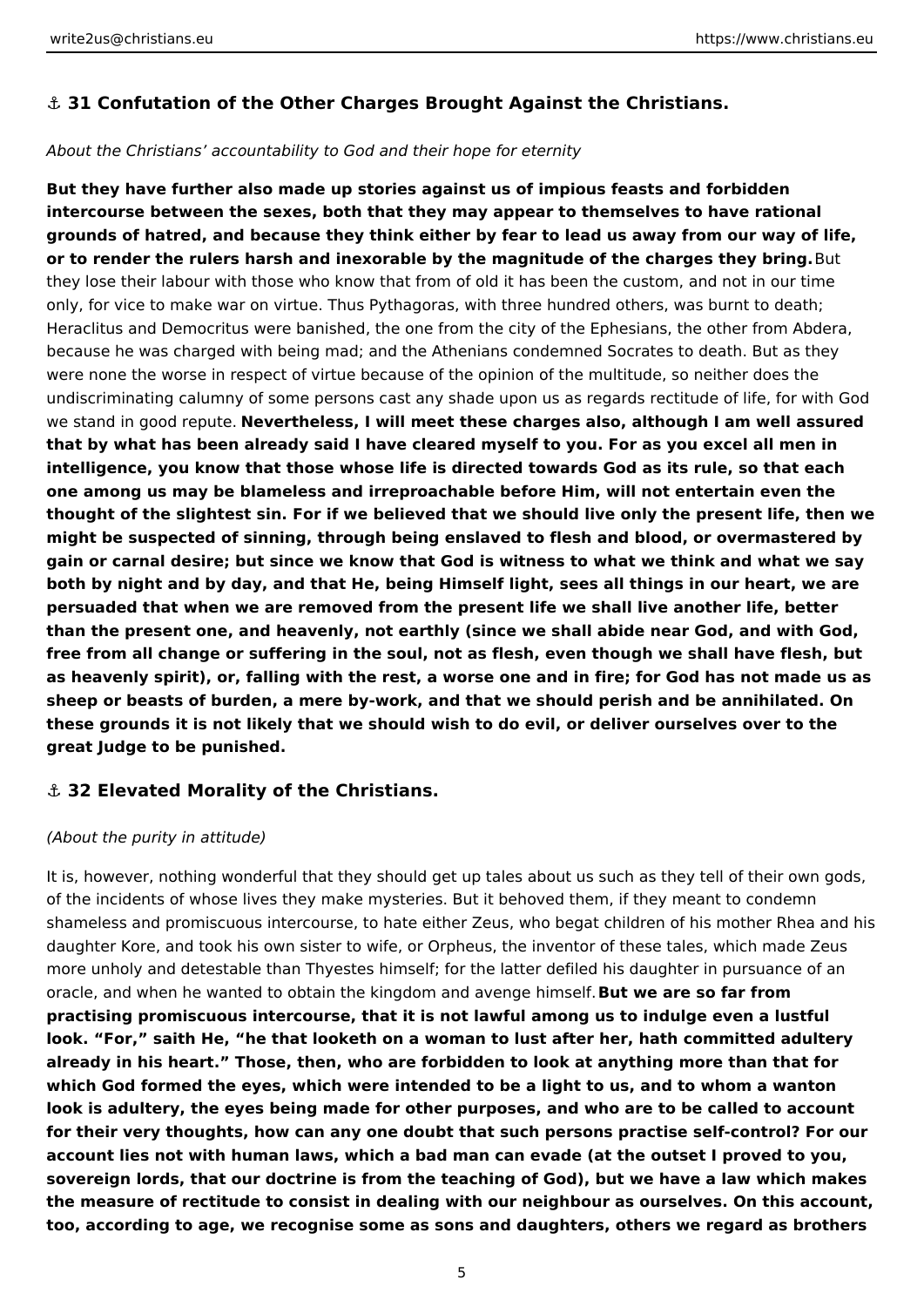<span id="page-5-0"></span>**and sisters, and to the more advanced in life we give the honour due to fathers and mothers. On behalf of those, then, to whom we apply the names of brothers and sisters, and other designations of relationship, we exercise the greatest care that their bodies should remain undefiled and uncorrupted; for the Logos again says to us, "If any one kiss a second time because it has given him pleasure, [he sins];" adding, "Therefore the kiss, or rather the salutation, should be given with the greatest care, since, if there be mixed with it the least defilement of thought, it excludes us from eternal life."**

#### **⚓ 33 Chastity of the Christians with respect to marriage.**

Therefore, having the hope of eternal life, we despise the things of this life, even to the pleasures of the soul, each of us reckoning her his wife whom he has married according to the laws laid down by us, and that only for the purpose of having children. For as the husbandman throwing the seed into the ground awaits the harvest, not sowing more upon it, so to us the procreation of children is the measure of our indulgence in appetite. **Nay, you would find many among us, both men and women, growing old unmarried, in hope of living in closer communion with God. But if the remaining in virginity and in the state of an eunuch brings nearer to God, while the indulgence of carnal thought and desire leads away from Him, in those cases in which we shun the thoughts, much more do we reject the deeds. For we bestow our attention; not on the study of words, but on the exhibition and teaching of actions,–that a person should either remain as he was born, or be content with one marriage; for a second marriage is only a specious adultery. "For whosoever puts away his wife," says He, "and marries another, commits adultery;" not permitting a man to send her away whose virginity he has brought to an end, nor to marry again. For he who deprives himself of his first wife, even though she be dead, is a cloaked adulterer, resisting the hand of God, because in the beginning God made one man and one woman, and dissolving the strictest union of flesh with flesh, formed for the intercourse of the race.**

### **⚓ 35 The Christians Condemn and Detest All Cruelty.**

#### *(Christians detest murder — condemnation of abortion)*

What man of sound mind, therefore, will affirm, while such is our character, that we are murderers? For we cannot eat human flesh till we have killed some one. The former charge, therefore, being false, **if any one should ask them in regard to the second, whether they have seen what they assert, not one of them would be so barefaced as to say that he had**. And yet we have slaves, some more and some fewer, by whom we could not help being seen; but even of these, not one has been found to invent even such things against us. **For when they know that we cannot endure even to see a man put to death, though justly; who of them can accuse us of murder or cannibalism?** Who does not reckon among the things of greatest interest the contests of gladiators and wild beasts, especially those which are given by you? But we, deeming that to see a man put to death is much the same as killing him, have abjured such spectacles. How, then, when we do not even look on, lest we should contract guilt and pollution, can we put people to death? **And when we say that those women who use drugs to bring on abortion commit murder, and will have to give an account to God s for the abortion, on what principle should we commit murder? For it does not belong to the same person to regard the very foetus in the womb as a created being, and therefore an object of God's care, and when it has passed into life, to kill it;** and not to expose an infant, because those who expose them are chargeable with child-murder, and on the other hand, when it has been reared to destroy it. But we are in all things always alike and the same, submitting ourselves to reason, and not ruling over it.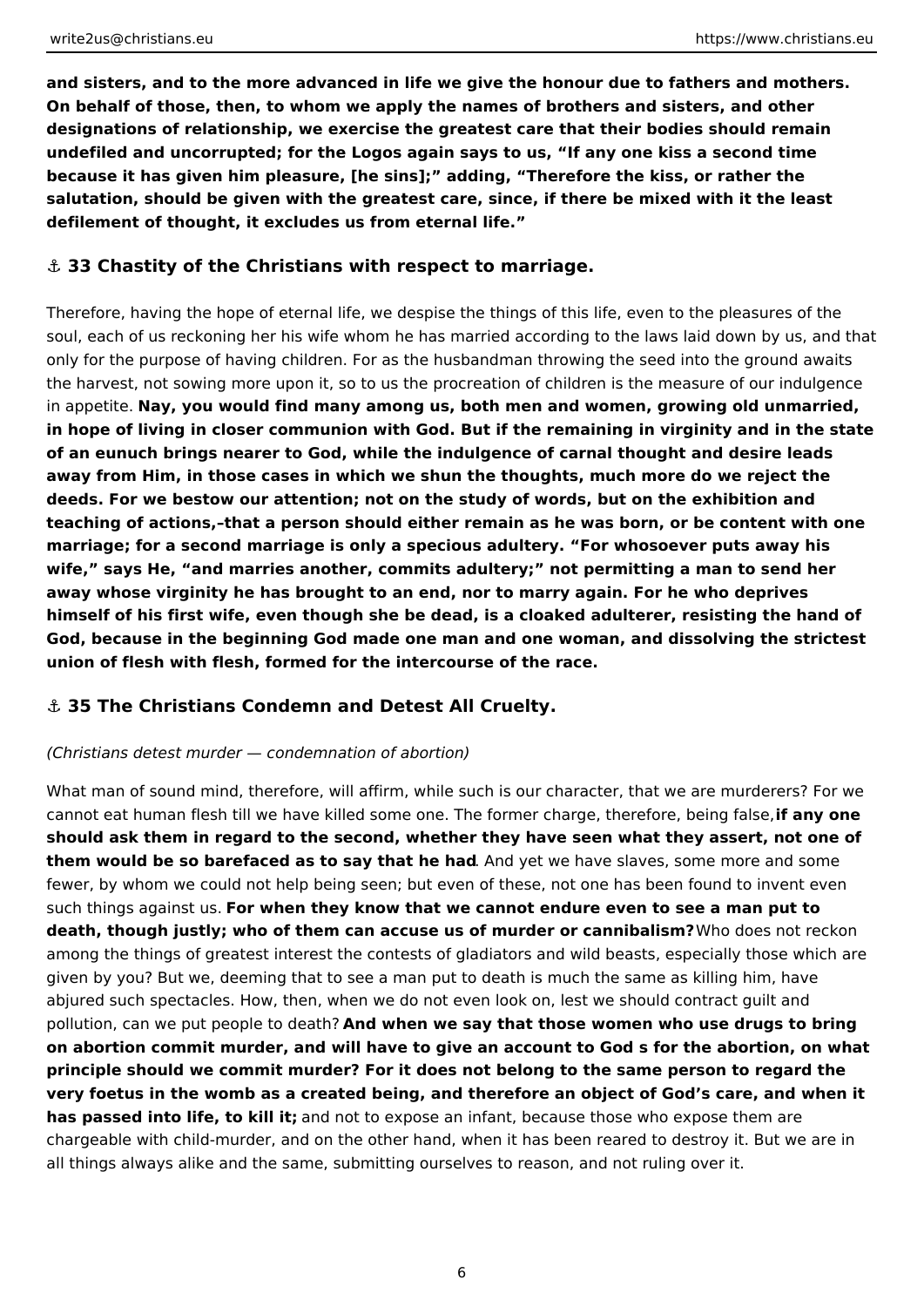## <span id="page-6-0"></span>**⚓ 3 Excerpts from Minucius Felix "Octavius"**

## **⚓ 3.1 From Caecilius' accusation**

8. Therefore, since the consent of all nations concerning the existence of the immortal gods remains established, although their nature or their origin remains uncertain, I suffer nobody swelling with such boldness, and with I know not what irreligious wisdom, who would strive to undermine or weaken this religion, so ancient, so useful, so wholesome, even although he may he Theodorus of Cyrene, or one who is before him Diagoras the Melian, to whom antiquity applied the surname of Atheist,**–**both of whom, by asseverating that there were no gods, took away all the fear by which humanity is ruled, and all veneration absolutely; yet never will they prevail in this discipline of impiety, under the name and authority of their pretended philosophy. When the men of Athens both expelled Protagoras of Abdera, and in public assembly burnt his writings, because he disputed deliberately rather than profanely concerning the divinity, why is it not a thing to be lamented, that men (for you will bear with my making use pretty freely of the force of the plea that I have undertaken)**–**that men, I say, of a reprobate, unlawful, and desperate faction, should rage against the gods? **Who, having gathered together from the lowest dregs the more unskilled, and women, credulous and, by the facility of their sex, yielding, establish a herd of a profane conspiracy, which is leagued together by nightly meetings, and solemn fasts and inhuman meats–not by any sacred rite, but by that which requires expiation–a people skulking and shunning the light, silent in public, but garrulous in corners. They despise the temples as deadhouses, they reject the gods, they laugh at sacred things; wretched, they pity, if they are allowed, the priests; half naked themselves, they despise honours and purple robes. Oh, wondrous folly and incredible audacity! they despise present torments, although they i fear those which are uncertain and future; and while they fear to die after death, they do not fear to die for the present: so does a deceitful hope soothe their fear with the solace of a revival.**

9. And now, as wickeder things advance more fruitfully, and abandoned manners creep on day by day, those abominable shrines of an impious assembly are maturing themselves throughout the whole world. Assuredly this confederacy ought to be rooted out and execrated. **They know one another by secret marks and insignia, and they love one another almost before they know one another. Everywhere also there is mingled among them a certain religion of lust, and they call one another promiscuously brothers and sisters, that even a not unusual debauchery may by the intervention of that sacred name become incestuous: it is thus that their vain and senseless superstition glories in crimes.** Nor, concerning these things, would intelligent report speak of things so great and various, and requiring to be prefaced by an apology, unless truth were at the bottom of it. I hear that they adore the head of an ass, that basest of creatures, consecrated by I know not what silly persuasion,–a worthy and appropriate religion for such manners. Some say that they worship the virilia of their pontiff and priest, and adore the nature, as it were, of their common parent. I know not whether these things are false; certainly suspicion is applicable to secret and nocturnal rites; and he who explains their ceremonies by reference to a man punished by extreme suffering for his wickedness, and to the deadly wood of the cross, appropriates fitting altars for reprobate and wicked men, that they may worship what they deserve. Now the story about the initiation of young novices is as much to be detested as it is well known. An infant covered over with meal, that it may deceive the unwary, is placed before him who is to be stained with their rites: this infant is slain by the young pupil, who has been urged on as if to harmless blows on the surface of the meal, with dark and secret wounds.

Thirstily–O horror!–they lick up its blood; eagerly they divide its limbs. By this victim they are pledged together; with this consciousness of wickedness they are covenanted to mutual silence. Such sacred rites as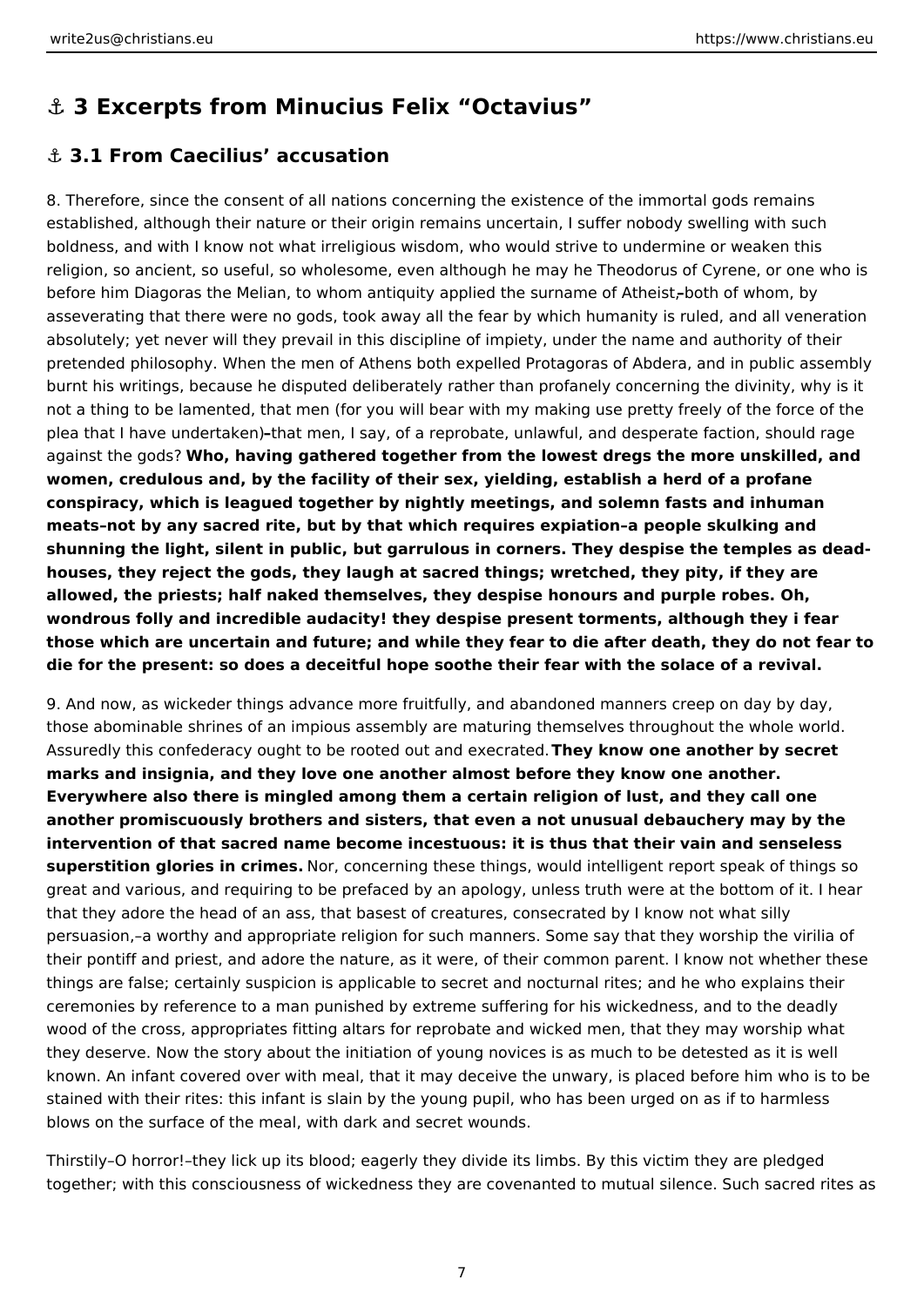<span id="page-7-0"></span>these are more foul than any sacrileges. And of their banqueting it is well known all men speak of it everywhere; even the speech of our Cirtensian testifies to it. On a solemn day they assemble at the feast, with all their children, sisters, mothers, people of every sex and of every age. There, after much feasting, when the fellowship has grown warm, and the fervour of incestuous lust has grown hot with drunkenness, a dog that has been tied to the chandelier is provoked, by throwing a small piece of offal beyond the length of a line by which he is bound, to rush and spring; and thus the conscious light being overturned and extinguished in the shameless darkness, the connections of abominable lust involve them in the uncertainty of fate. Although not all in fact, yet in consciousness all are alike incestuous, since by the desire of all of them everything is sought for which can happen in the act of each individual.

12. Neither do you at least take experience from things present, how the fruitless expectations of vain promise deceive you. Consider, wretched creatures, (from your lot) while you are yet living, what is threatening you after death. Behold, a portion of you**–**and, as you declare, the larger and better portion**–**are in want, are cold, are labouring in hard work and hunger; and God suffers it, He feigns; He either is not willing or not able to assist His people; and thus He is either weak or inequitable. Thou, who dreamest over a posthumous immortality, when thou art shaken by danger, when thou art consumed with fever, when thou art torn with pain, dost thou not then feel thy real condition? Dost thou not then acknowledge thy frailty? Poor wretch, art thou unwillingly convinced of thine infirmity, and wilt not confess it? But I omit matters that are common to all alike. Lo, for you there are threats, punishments, tortures, and crosses; and that no longer as objects of adoration, but as tortures to be undergone; fires also, which you both predict and fear. Where is that God who is able to help you when you come to life again, since he cannot help you while you are in this life? Do not the Romans, without any help from your God, govern, reign, have the enjoyment of the whole world, and have dominion over you? **But you in the meantime, in suspense and anxiety, are abstaining from respectable enjoyments. You do not visit exhibitions; you have no concern in public displays; you reject the public banquets, and abhor the sacred contests; the meats previously tasted by, and the drinks made a libation of upon, the altars. Thus you stand in dread of the gods whom you deny. You do not wreath your heads with flowers; you do not grace your bodies with odours; you reserve unguents for funeral rites; you even refuse garlands to your sepulchres–pallid, trembling beings, worthy of the pity even of our gods! Thus, wretched as you are, you neither rise again, nor do you live in the meanwhile.** Therefore, if you have any wisdom or modesty, cease from prying into the regions of the sky, and the destinies and secrets of the world: it is sufficient to look before your feet, especially for untaught, uncultivated, boorish, rustic people: they who have no capacity for understanding civil matters, are much more denied the ability to discuss divine.

## **⚓ 3.2 From Octavius' speech of defence**

### **⚓ 28. (Christians have a pure conscience)**

BUT how unjust it is, to form a judgment on things unknown and unexamined, as you do! **Believe us ourselves when penitent, for we also were the same as you, and formerly, while yet blind and obtuse, thought the same things as you; to wit, that the Christians worshipped monsters, devoured infants, mingled in incestuous banquets. And we did not perceive that such fables as these were always set afloat by those (newsmongers), and were never either inquired into nor proved; and that in so long a time no one had appeared to betray (their doings), to obtain not only pardon for their crime, but also favour for its discovery: moreover, that it was to this extent not evil, that a Christian, when accused, neither blushed nor feared, and that he only repented that he had not been one before.** We, however, when we undertook to defend and protect some sacrilegious and incestuous persons, and even parricides, did not think that these (Christians) were to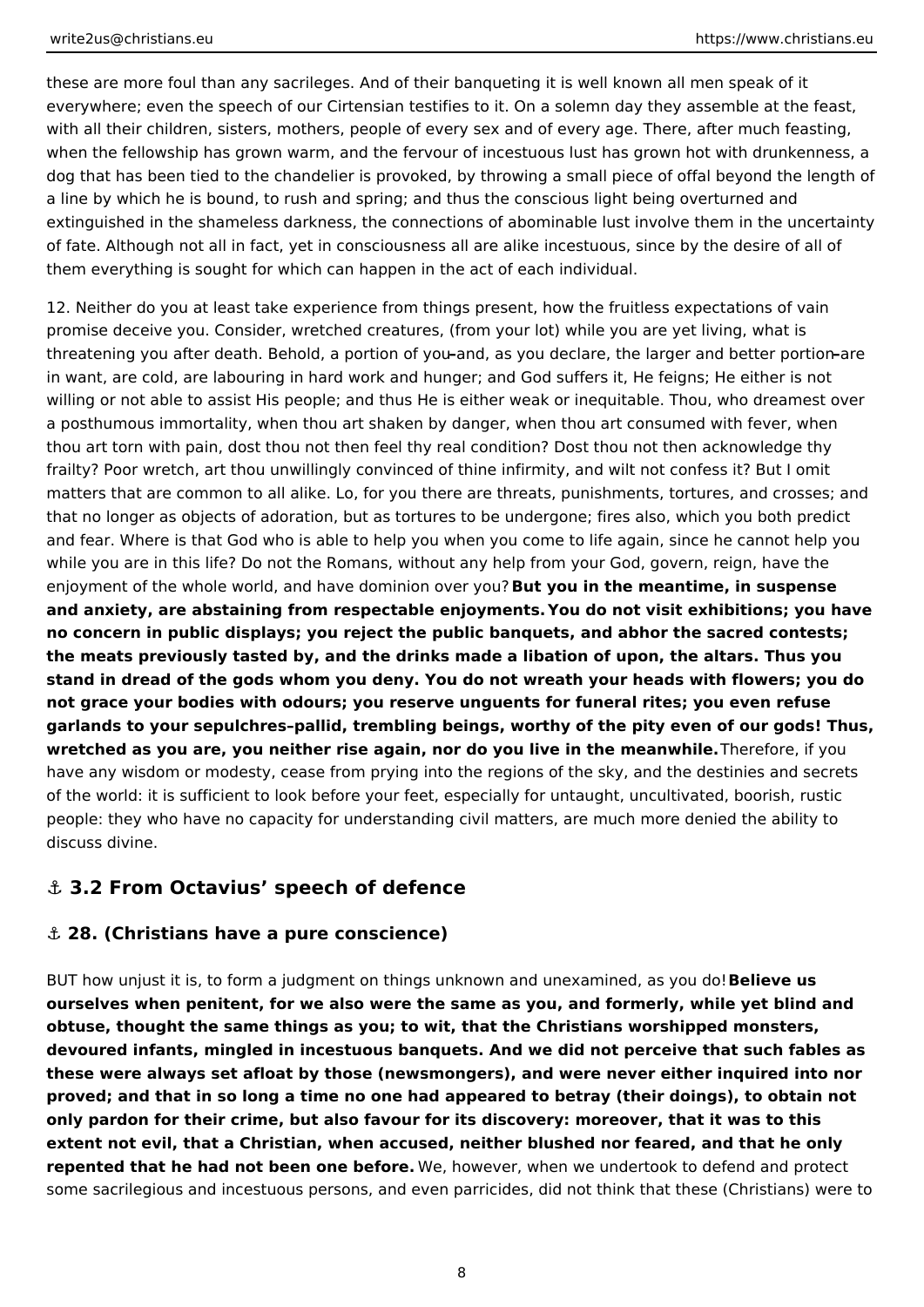<span id="page-8-0"></span>be heard at all.

Sometimes even, when we affected to pity them, we were more cruelly violent against them, so as to torture them when they confessed, that they might deny, to wit, that they might not perish; making use of a perverse inquisition against them, not to elicit the truth, but to compel a falsehood. And if any one, by reason of greater weakness, overcome with suffering, and conquered, should deny that he was a Christian, we showed favour to him, as if by forswearing that name he had at once atoned for all his deeds by that simple denial. Do not you acknowledge that we felt and did the same as you feel and do?…

#### **⚓ 30. (Condemnation of murder and abortion)**

And now I should wish to meet him who says or believes that we are initiated by the slaughter and blood of an infant. **Think you that it can be possible for so tender, so little a body to receive those fatal wounds; for any one to shed, pour forth, and drain that new blood of a youngling, and of a man scarcley come into existence? No one can believe this, except one who can dare to do it.** And I see that you at one time expose your begotten children to wild beasts and to birds; at another, that you crush them when strangled with a miserable kind of death. **There are some women who, by drinking medical preparations, extinguish the source of the future man in their very bowels, and thus commit a parricide before they bring forth.** And these things assuredly come don from the teaching of your gods. …

## **⚓ 31. (About chastity, modesty and brotherly love of Christians)**

And of the incestuous banqueting, the plotting of demons has falsely devised an enormous fable against us, to stain the glory of our modesty, by the loathing excited by an outrageous infamy, that before inquiring into the truth it might turn men away from us by the terror of an abominable charge. It was thus your own Fronto acted in this respect: he did not produce testimony, as one who alleged a charge, but he scattered reproaches as a rhetorician. For these things have rather originated from your own nations. Among the Persians, a promiscuous association between sons and mothers is allowed. Marriages with sisters are legitimate among the Egyptians and in Athens. Your records and your tragedies, which you both read and hear with pleasure, glory in incests: thus also you worship incestuous gods, who have intercourse with mothers, with daughters, with sisters. With reason, therefore, is incest frequently detected among you, and is continually permitted. Miserable men, you may even, without knowing it, rush into what is unlawful: since you scatter your lusts promiscuously, since you everywhere beget children, since you frequently expose even those who are born at home to the mercy of others, it is inevitable that you must come back to your own children, and stray to your own offspring. Thus you continue the story of incest, even although you have no consciousness of your crime. **But we maintain our modesty not in appearance, but in our heart we gladly abide by the bond of a single marriage; in the desire of procreating, we know either one wife, or none at all. We practise sharing in banquets, which are not only modest, but also sober: for we do not indulge in entertainments nor prolong our feasts with wine; but we temper our joyousness with gravity, with chaste discourse, and with body even more chaste (divers of us unviolated) enjoy rather than make a boast of a perpetual virginity of a body. So far, in fact, are they from indulging in incestuous desire, that with some even the (idea of modest intercourse of the sexes causes a blush.** Neither do we at once stand on the level of the lowest of the people, if we refuse your honours and purple robes; and we are not fastidious, if we all have a discernment of one good, but are assembled together with the same quietness with which we live as individuals; and we are not garrulous in corners, although you either blush or are afraid to hear us in public. And that day by day the number of us is increased, is not a ground for a charge of error, but is a testimony which claims praise; for, in a fair mode of life, our actual number both continues and abides undiminished,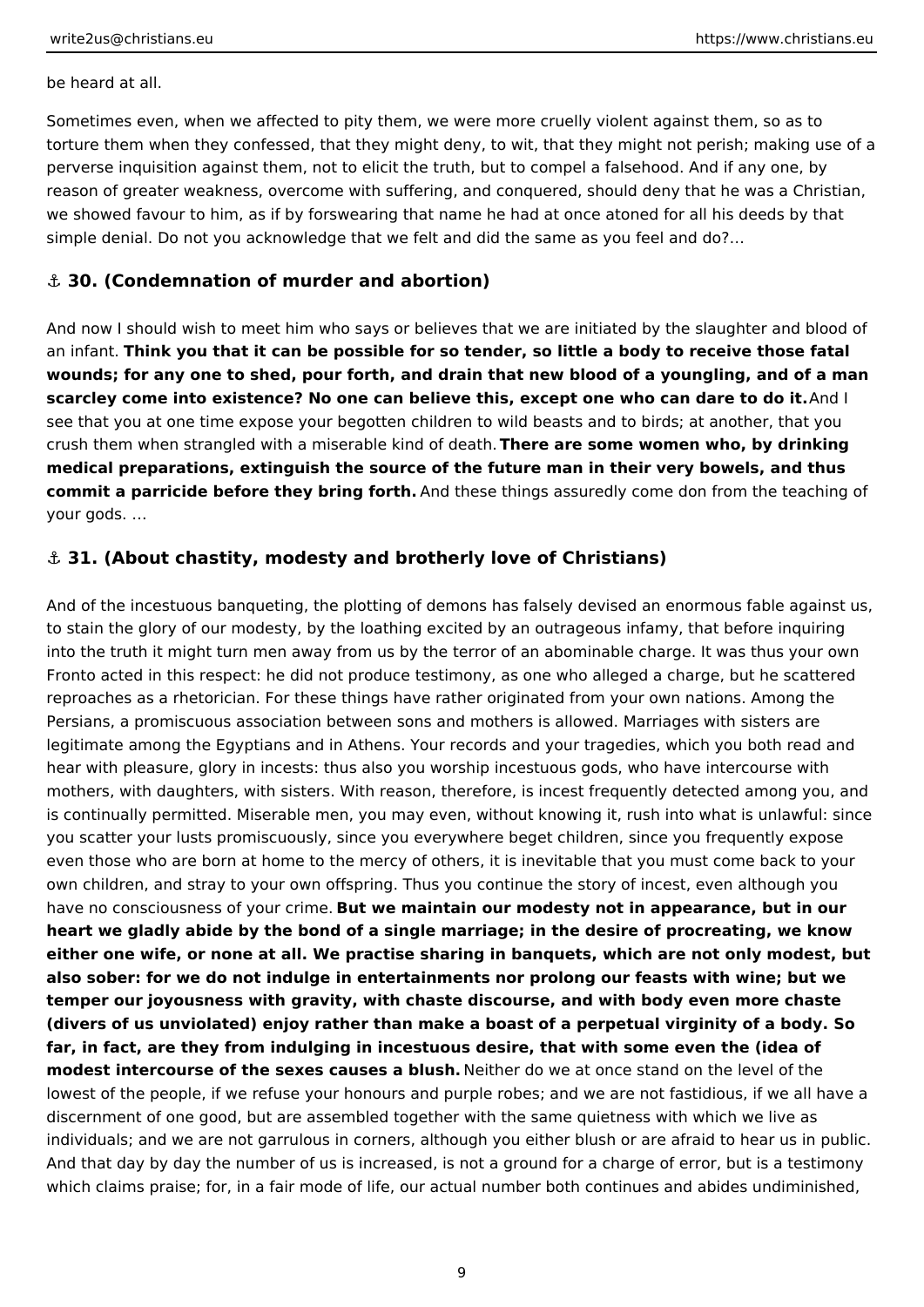<span id="page-9-0"></span>and strangers increase it. **Thus, in short, we do not distinguish our people by some small bodily mark, as you suppose, but easily enough by the sign of innocency and modesty. Thus we love one another, to your regret, with a mutual love, because we do not know how to hate. Thus we call one another, to your envy, brethren: as being men born of one God and Parent, and companions in faith, and as fellow-heirs in hope.** You, however, do not recognise one another, and you are cruel in your mutual hatreds; nor do you acknowledge one another as brethren, unless indeed for the purpose of fratricide.

#### **⚓ 35. (About the Christians' purity and integrity)**

**And yet men are admonished in the books and poems of the most learned poets of that fiery river, and of the heat flowing in manifold turns from the Stygian marsh,–things which, prepared for eternal torments, and known to them by the information of demons and from the oracles of their prophets, they have delivered to us. And therefore among them also even king Jupiter himself swears religiously by the parching banks and the black abyss; for, with foreknowledge of the punishment destined to him, with his worshippers, he shudders. Nor is there either measure termination to these torments. There the intelligent fire burns the limbs and restores them, feeds on them and nourishes them. As the fires of the thunderbolts strike upon the bodies, and do not consume them; as the fires of Mount AEtna and of Mount Vesuvius, and of burning where, glow, but are not wasted; so that penal fire is not fed by the waste of those who burn, but is nourished by the unexhausted eating away of their bodies. But that they who know not God are deservedly tormented as impious, as unrighteous persons, no one except a profane man hesitates to believe, since it is not less wicked to be ignorant of, than to offend the Parent of all, and the Lord of all. And although ignorance of God is sufficient for punishment, even as knowledge of Him is of avail for pardon, yet if we Christians be compared with you, although in some things our discipline is inferior, yet we shall be found much better than you. For you forbid, and yet commit, adulteries; we are born men only for our own wives: you punish crimes when committed; with us, even to think of crimes is to sin: you are afraid of those who are aware of what you do; are even afraid of our own conscience alone, without which we cannot exist: finally, from your numbers the prison boils over; but there is no Christian there, unless he is accused on account of his religion, or a deserter.**

#### **⚓ 36. (About poverty and endurance in afflictions)**

But that many of us are called poor, this is not our disgrace, but our glory; for as our mind is relaxed by luxury, so it is strengthened by frugality. And yet who can be poor if he does not want, if he does not crave for the possessions of others, if he is rich towards God? He rather is poor, who, although he has much, desires more. Yet I will speak according as I feel. No one can be so poor as he is born. Birds live without any patrimony, and day by day the cattle are fed; and yet these creatures are born for us–all of which things, if we do not lust after, we possess. **Therefore, as he who treads a road is the happier the lighter he walks, so happier is he in this journey of life who lifts himself along in poverty, and does not breathe heavily under the burden of riches. And yet even if we thought wealth useful to us, we should ask it of God. Assuredly He might be able to indulge us in some measure, whose is the whole; but we would rather despise riches than possess them: we desire rather innocency, we rather entreat for patience, we prefer being good to being prodigal;** and that we feel and suffer the human mischiefs of the body is not punishment –it is warfare. For fortitude is strengthened by infirmities, and calamity is very often the discipline of virtue; in addition, strength both of mind and of body grows torpid without the exercise of labour. Therefore all your mighty men whom you announce as an example have flourished illustriously by their afflictions. And thus God is neither unable to aid us, nor does He